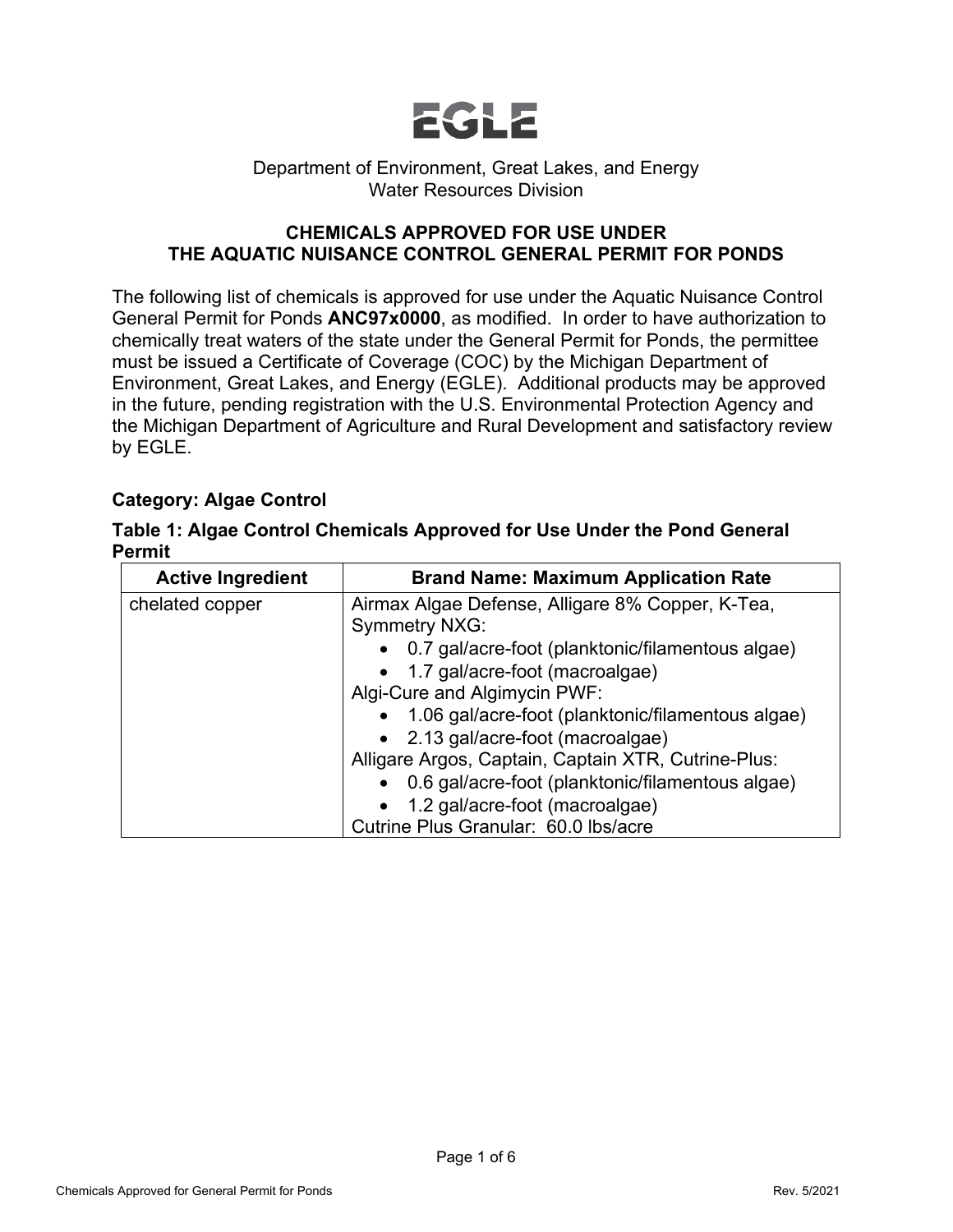| <b>Active Ingredient</b> | <b>Brand Name: Maximum Application Rate</b>                   |  |  |  |  |
|--------------------------|---------------------------------------------------------------|--|--|--|--|
| chelated copper          | <b>Cutrine Ultra:</b>                                         |  |  |  |  |
| (with surfactant)        | 0.6 gal/acre-foot (planktonic/filamentous algae)              |  |  |  |  |
|                          | 1.2 gal/acre-foot (macroalgae)<br>$\bullet$                   |  |  |  |  |
| copper sulfate           | All approved products (unless specified below):               |  |  |  |  |
|                          | 2.6 lbs/acre-foot (planktonic/filamentous algae)<br>$\bullet$ |  |  |  |  |
|                          | 4.4 lbs/acre-foot (macroalgae)                                |  |  |  |  |
|                          | EarthTec:                                                     |  |  |  |  |
|                          | • 0.33 gal/acre-foot (planktonic algae)                       |  |  |  |  |
|                          | 0.55 gal/acre-foot (filamentous algae/macroalgae)             |  |  |  |  |
|                          | Formula F-30 Algae Control: 2.0 gal/acre-foot                 |  |  |  |  |
|                          | Lake-Life: $0.33 - 5.5$ gal/acre foot                         |  |  |  |  |
|                          | SeClear: 6.4 gal/acre foot                                    |  |  |  |  |
|                          | SeClear G: 18 lbs/acre-foot                                   |  |  |  |  |
| endothall                | Hydrothol 191: 2.2 pints/acre-foot                            |  |  |  |  |
|                          | Hydrothol Granular: 11.0 lbs/acre-foot                        |  |  |  |  |
| sodium carbonate         | <b>GreenClean Granular:</b>                                   |  |  |  |  |
| peroxyhydrate            | • 17.0 lbs/acre-foot (maintenance)                            |  |  |  |  |
|                          | 170.0 lbs/acre-foot (heavy growth)                            |  |  |  |  |
|                          | GreenClean PRO:                                               |  |  |  |  |
|                          | 10.0 lbs/acre-foot (maintenance)                              |  |  |  |  |
|                          | 100.0 lbs/acre-foot (heavy growth)                            |  |  |  |  |
|                          | PAK 27, Phycomycin SCP Algaecide and Oxidizer:                |  |  |  |  |
|                          | 100.0 lbs/acre-foot<br>$\bullet$                              |  |  |  |  |

## **Category: Submerged Plant Growth**

|                       | Table 2: Submerged Plant Growth Control Chemicals Approved Under the Pond |  |  |
|-----------------------|---------------------------------------------------------------------------|--|--|
| <b>General Permit</b> |                                                                           |  |  |

<span id="page-1-1"></span><span id="page-1-0"></span>

| <b>Active Ingredient</b> | <b>Brand Name: Maximum Application Rate</b>                                                                           |
|--------------------------|-----------------------------------------------------------------------------------------------------------------------|
| $2,4-D$ – granular       | Aquacide: 60.0 lbs/acre-foot                                                                                          |
|                          | Navigate: 56.8 lbs/acre-foot                                                                                          |
|                          | Sculpin G: 65.4 lbs/acre-foot                                                                                         |
| 2,4-D and triclopyr      | Renovate Max G: 93.7 lbs/acre-foot                                                                                    |
| carfentrazone            | Stingray <sup>1,2</sup> : $0.143$ gal/acre-foot                                                                       |
| chelated copper          | Copper-EDA, Current, Harpoon, Komeen: 3.3 gal/acre-                                                                   |
|                          | foot                                                                                                                  |
|                          | Nautique <sup>1</sup> : $3.0$ gal/acre-foot                                                                           |
|                          | Harpoon Granular: 40 - 80 lbs/acre-foot of plant height                                                               |
|                          | Komeen Crystal: 7.7 - 15.5 lbs/acre-foot                                                                              |
| diquat dibromide         | Alligare Diquat <sup>1</sup> , Dessicash <sup>1</sup> , Harvester <sup>1</sup> , Littora <sup>1</sup> , Nufarm        |
|                          | Diquat <sup>1</sup> , Reward <sup>1</sup> , Solera <sup>1</sup> , Tribune <sup>1</sup> , Tsunami <sup>1</sup> , Ultra |
|                          | Pondweed Defense <sup>1</sup> : 2.0 gal/acre                                                                          |
|                          | Weedtrine $D^1$ : 10.0 gal/acre                                                                                       |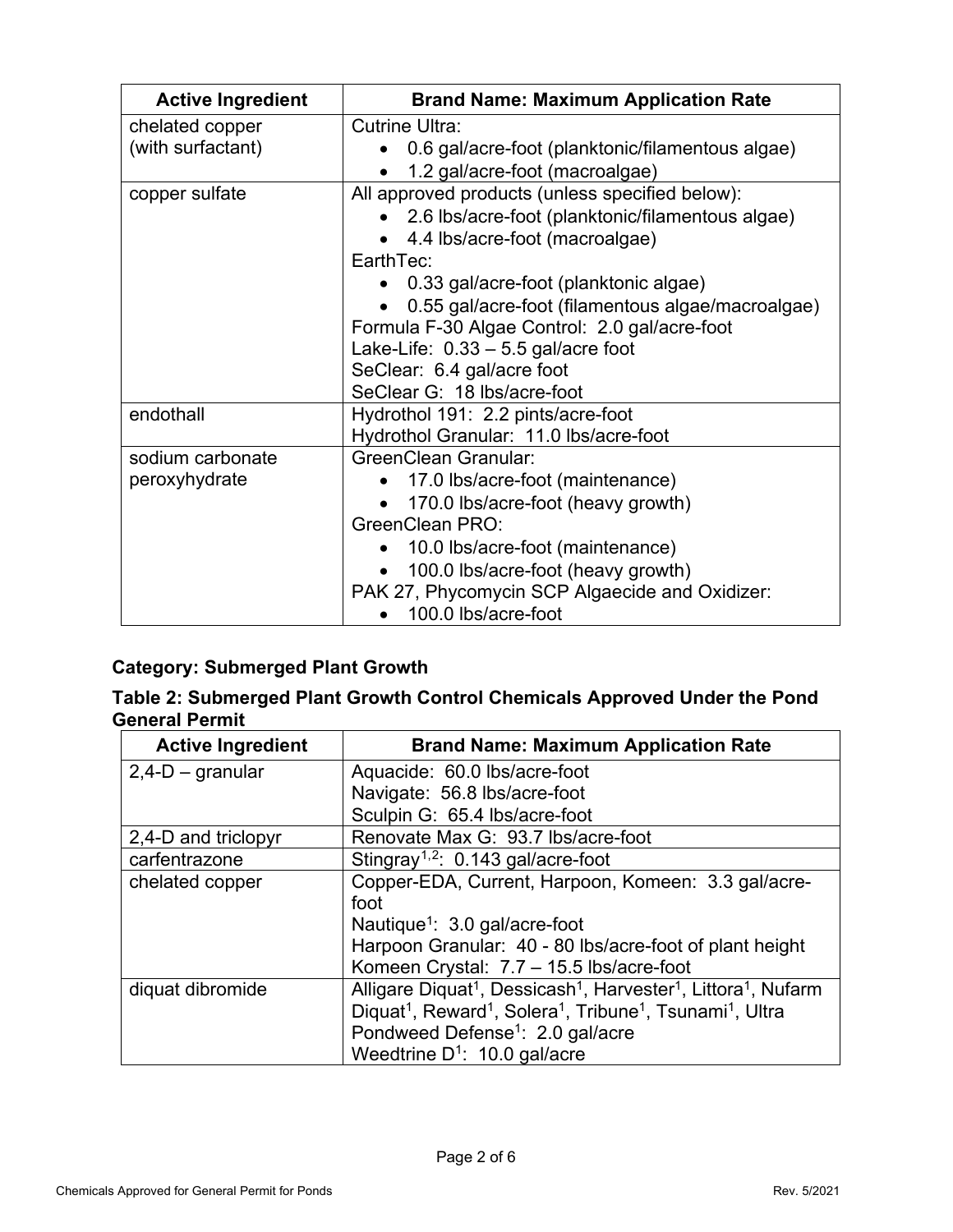<span id="page-2-0"></span>

| <b>Active Ingredient</b>          | <b>Brand Name: Maximum Application Rate</b>                         |
|-----------------------------------|---------------------------------------------------------------------|
| endothall                         | Aquathol K: 1.9 gal/acre-foot                                       |
|                                   | Aquathol Super K Granular: 13.2 lbs/acre-foot                       |
|                                   | Hydrothol 191: 1.0 gal/acre                                         |
|                                   | Hydrothol Granular: 162.0 lbs/acre-foot                             |
| endothall and diquat<br>dibromide | Aquastrike: 0.875 - 1.625 gal/acre-foot                             |
| florpyrauxifen-benzyl             | ProcellaCOR EC <sup>3</sup> : 3.17-79.25 oz/ac-ft (see product      |
|                                   | label)                                                              |
| flumioxazin                       | Alligare Flumigard, Clipper, Propeller, Schooner, Semera:           |
|                                   | 1.1 lbs/acre-foot                                                   |
| fluridone                         | SonarOne (see table below for submerged vegetation)                 |
| imazamox                          | Clearcast <sup>1</sup> : 173 oz/acre-foot                           |
| triclopyr                         | Navitrol <sup>1</sup> , Renovate 3 <sup>1</sup> : 2.3 gal/acre-foot |
|                                   | Navitrol DPF, Renovate OTF: 67.0 lbs/acre-foot                      |

# **Category: Floating/Emergent Plant Control**

| Table 3: Floating/Emergent Plant Control Chemicals Approved Under the Pond |  |
|----------------------------------------------------------------------------|--|
| <b>General Permit</b>                                                      |  |

| <b>Active Ingredient</b> | <b>Brand Name: Maximum Application Rate</b>                                                                           |
|--------------------------|-----------------------------------------------------------------------------------------------------------------------|
| $2,4$ -D – granular      | Aquacide: 22.0 lbs/acre                                                                                               |
|                          | Navigate: 21.0 lbs/acre                                                                                               |
|                          | Sculpin G: 65.4 lbs/acre-foot                                                                                         |
| 2,4-D and triclopyr      | Renovate Max G: 93.7 lbs/acre-foot                                                                                    |
| carfentrazone            | Stingray <sup>1,2</sup> : contact SePRO or EGLE for recommended                                                       |
|                          | target species application rates                                                                                      |
| diquat dibromide         | Alligare Diquat <sup>1</sup> , Dessicash <sup>1</sup> , Harvester <sup>1</sup> , Littora <sup>1</sup> , Nufarm        |
|                          | Diquat <sup>1</sup> , Reward <sup>1</sup> , Solera <sup>1</sup> , Tribune <sup>1</sup> , Tsunami <sup>1</sup> , Ultra |
|                          | Pondweed Defense <sup>1</sup> : 2.0 gal/acre                                                                          |
|                          | Weedtrine $D^1$ : 5 gal/acre                                                                                          |
| florpyrauxifen-benzyl    | ProcellaCOR EC <sup>3</sup> : 15.85 - 31.7 oz/acre (see product                                                       |
|                          | label)                                                                                                                |
| flumioxazin              | Alligare Flumigard, Clipper, Propeller, Schooner, Semera:                                                             |
|                          | 12.0 ounces/acre                                                                                                      |
| fluridone                | Sonar Genesis (see table below for duckweed and                                                                       |
|                          | watermeal)                                                                                                            |
| glyphosate               | Alligare Glyphosate 5.4 <sup>1</sup> , Aqua Neat <sup>1</sup> , AquaPro <sup>1</sup> ,                                |
|                          | AquaStar <sup>1</sup> , Rodeo <sup>1</sup> , Roundup Custom for Aquatic and                                           |
|                          | Terrestrial Use <sup>1</sup> , Shoreline Defense <sup>1</sup> , Shore-Klear <sup>1</sup> : see                        |
|                          | product label for target species application rate                                                                     |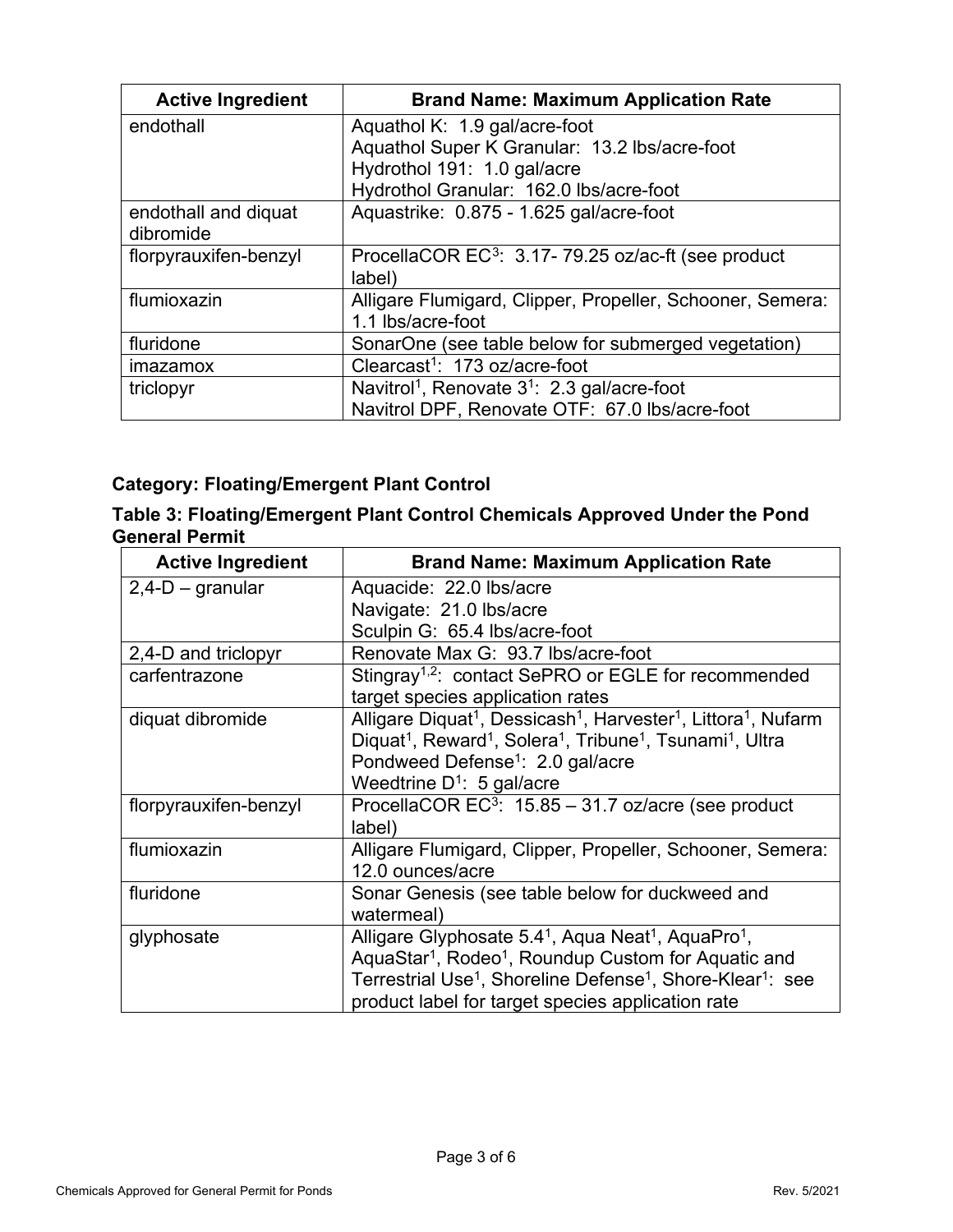| <b>Active Ingredient</b> | <b>Brand Name: Maximum Application Rate</b>                                                                                                                                                                                                                   |
|--------------------------|---------------------------------------------------------------------------------------------------------------------------------------------------------------------------------------------------------------------------------------------------------------|
| glyphosate               | GlyphoMate 41: 8.5 pints/acre                                                                                                                                                                                                                                 |
| (including surfactant)   | ShoreKlear-Plus: 2.6 gal/acre                                                                                                                                                                                                                                 |
| imazamox                 | Clearcast <sup>1</sup> : $1.0$ gal/acre                                                                                                                                                                                                                       |
| imazapyr                 | Alligare Ecomazapyr 2 SL <sup>1,2</sup> , Alligare Imazapyr 4 SL <sup>1,2</sup> ,<br>Arsenal <sup>1,2</sup> , Habitat <sup>1,2</sup> , Polaris AC Complete <sup>1,2</sup> , Polaris <sup>1,2</sup> :<br>see product label for target species application rate |
| triclopyr                | Navitrol <sup>1</sup> , Renovate 3 <sup>1</sup> : 8.0 quarts/acre<br>Navitrol DPF, Renovate OTF: 67.0 lbs/acre                                                                                                                                                |

### **Category: Additive[s1](#page-1-0)**

### **Table 4: Additives Approved Under the Pond General Permit**

| <b>Active Ingredient</b>   | <b>Brand Name: Maximum Application Rate</b>            |
|----------------------------|--------------------------------------------------------|
| n/a (adjuvants, sink/drift | AGRI-DEX: 4.0 pints/acre                               |
| control)                   | Aquasticker: 1-20 lbs/acre                             |
|                            | <b>Cygnet Plus:</b>                                    |
|                            | • 2.5 pints/acre-foot (submergent)                     |
|                            | • 1.0 pint/acre (emergent)                             |
|                            | PolyAn: 1.0 gal/acre-foot                              |
|                            | PolyAn (emergent): 3-8 oz/100 gal spray solution       |
|                            | TopFilm: 1.0 pint/acre                                 |
| n/a (water dyes/           | All Approved Dye Products:                             |
| colorants)                 | 0.01 gal/acre-foot (submergent tracer)                 |
|                            | 0.25 gal/acre-foot or as directed by label (submergent |
|                            | whole pond)                                            |
|                            | 0.33 to 1.0 ounce/gallon concentrate (emergent tracer) |

<span id="page-3-0"></span> $1$  Certain herbicide labels require or strongly recommend the use of additives to aid herbicide uptake, improve effectiveness, and minimize non-target impacts.

<span id="page-3-1"></span> $2$  Certification requirements may apply. See the product label.

<span id="page-3-2"></span><sup>&</sup>lt;sup>3</sup> For certificates of coverage issued in 2019: Prior to each treatment with ProcellaCOR, the "ProcellaCOR Treatment Notification" Schedule of Compliance (SOC) must be submitted in the MiWaters permitting database no less than two (2) weeks before the anticipated treatment date. The notification form will require an updated treatment map delineating the ProcellaCOR treatment area and the prescribed application rate (in ounces per acre-foot). Approval of the SOC by EGLE is required prior to the treatment with ProcellaCOR.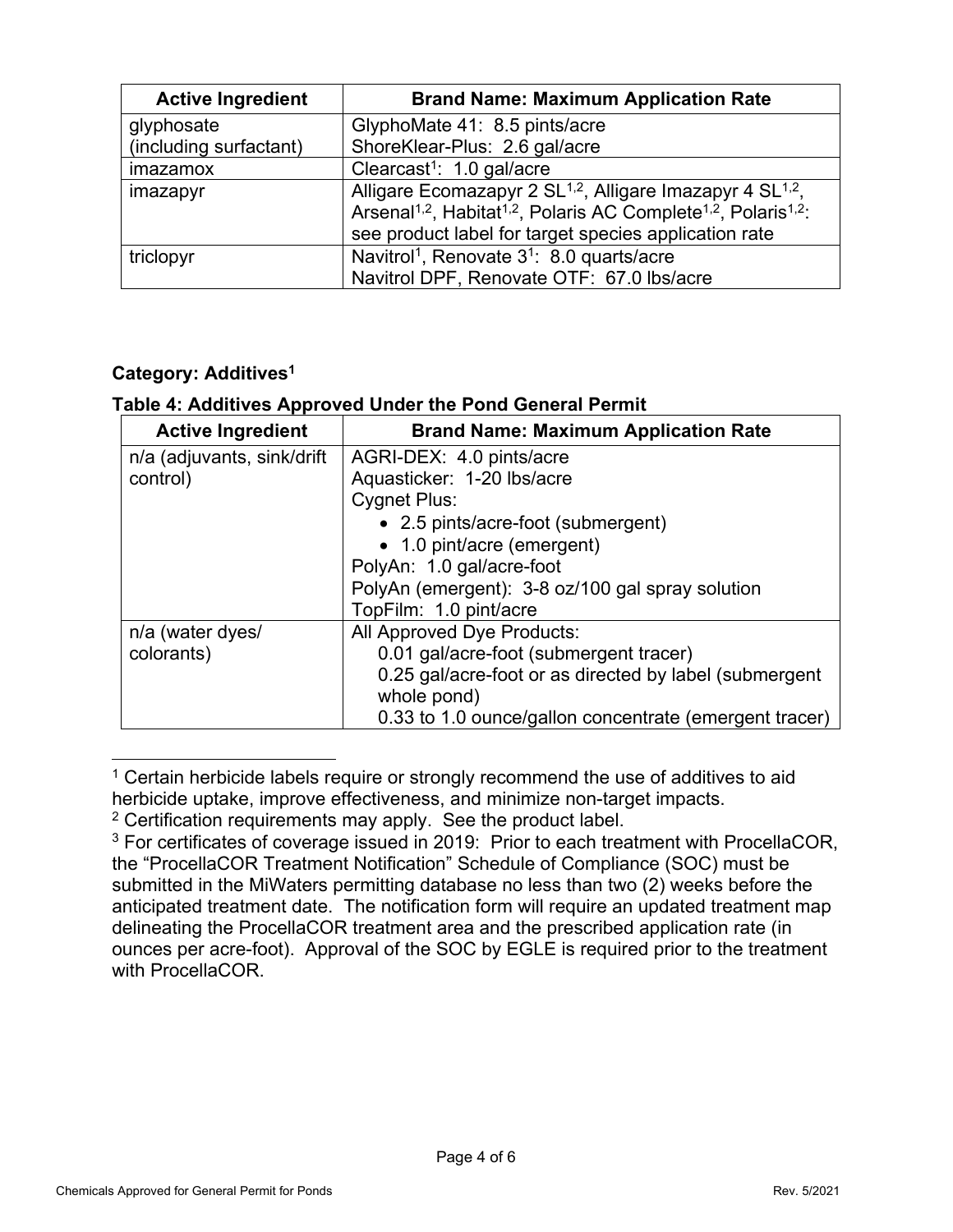**Category: SonarOne use in COC-eligible Ponds**

| Table 5: Use of SonarOne in COC-Eligble Ponds for the Management of |  |
|---------------------------------------------------------------------|--|
| <b>Submerged Aquatic Vegetation</b>                                 |  |

| <b>Pond</b><br>discharg<br>е<br>category     | <b>Estimate</b><br>d<br>retention<br>time <sup>2</sup> | Per<br>treatme<br>nt ppb | <b>Maximum</b><br>number<br><b>of</b><br>treatment<br>s per<br>month | <b>Maximu</b><br>m<br>number<br><b>of</b><br>months<br>treated $3$ | <b>Maximum</b><br>number<br><b>of</b><br>treatment<br>s per<br>season | <b>Estimated</b><br>range of<br>seasonal<br>total ppb<br>with<br>seasonal<br>maximum in<br>parenthese<br>$\mathbf{s}^4$ |
|----------------------------------------------|--------------------------------------------------------|--------------------------|----------------------------------------------------------------------|--------------------------------------------------------------------|-----------------------------------------------------------------------|-------------------------------------------------------------------------------------------------------------------------|
| Low<br>discharge<br>, high<br>retention      | 30 days<br>or greater                                  | $10 - 15$                | 1                                                                    | 3                                                                  | 3                                                                     | $20 - 40(45)$<br>$(e.g., 2 10-$<br>ppb or 2 15-<br>$ppb + 110-$<br>ppb)                                                 |
| Medium<br>discharge<br>, medium<br>retention | $20 - 29$<br>days                                      | $10 - 15$                | $\overline{2}$                                                       | 3                                                                  | 6                                                                     | $30 - 50(90)$<br>$(e.g., 2 15-)$<br>ppb or 5 10-<br>ppb)                                                                |
| High<br>discharge<br>, low<br>retention      | $10 - 19$<br>days                                      | $10 - 20$                | $\overline{2}$                                                       | 3                                                                  | 6                                                                     | $40 - 60(90)$<br>(e.g., 2 20-<br>ppb or 6 10-<br>ppb)                                                                   |

<span id="page-4-0"></span> $1$  For ponds with less than 10-day retention, utilize alternate herbicide management strategy with contact or systemic products

that have shorter exposure time requirements.

<span id="page-4-3"></span> $4$  The sum of all applications in a waterbody shall not exceed 90 ppb per annual growth cycle.

<sup>&</sup>lt;sup>2</sup> Include the assessment of outlet structure and estimates and calculations for water volume, outlet flow, and retention time in treatment records.

<span id="page-4-2"></span><span id="page-4-1"></span> $3$  The total period for SonarOne applications is three months or 90 days. The last SonarOne treatment of a season must occur to a COC pond within three months (or 90 days) following the first application made to the site. For example, if the first application is made May 15, the final application of the season must occur no later than August 13 (90 days).